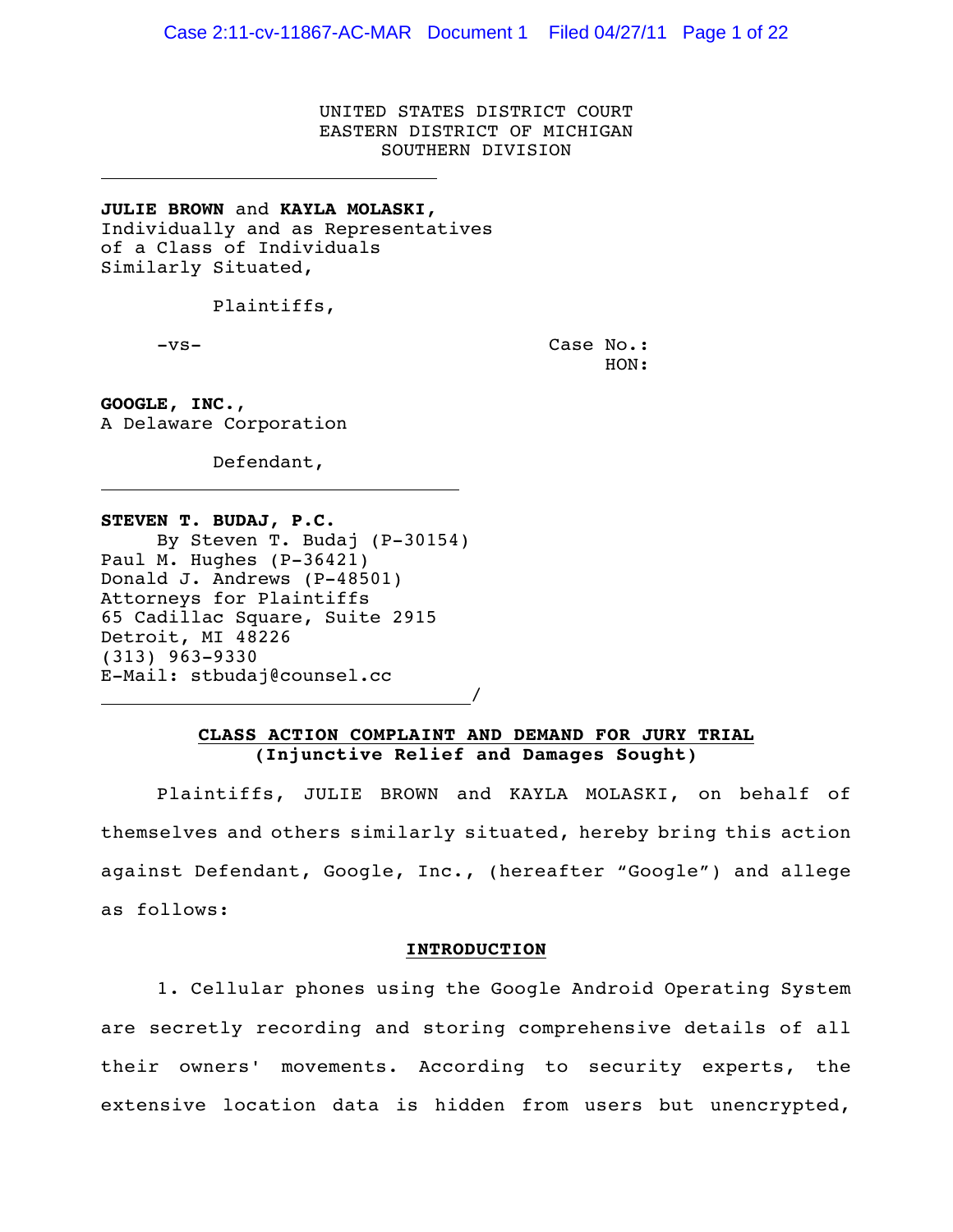making it easy for Google or third parties to later access.

2. Users of products using the Google Android Operating System have no way to prevent Google from collecting this information because even if users disable the Android GPS components, Google's tracking system remains functional.

### **PARTIES**

3. Plaintiff, JULIE BROWN, is a resident of Oakland County, Michigan, who at all relevant times has owned an HTC Inspire 4G phone with the Google Android Operating System and carried it with her everywhere.

4. Plaintiff, KAYLA MOLASKI, is a resident of Oakland County, Michigan, who at all relevant times has owned an HTC Inspire 4G phone with the Google Android Operating System and carried it with her everywhere.

5. Defendant Google, Inc. is a Delaware corporation with its principal place of business in California.

### **JURISDICTION AND VENUE**

6. This court has jurisdiction over this action under 28 U.S.C.  $\ S$  1332(d)(2). The amount in controversy between the Class as defined herein and the Defendant exceeds \$5,000,000.00, exclusive of interest and costs. The Class as defined herein consists of individuals from fifty different states.

7. Venue is proper in this Court pursuant to 28 U.S.C. § 1391 in that Plaintiffs are residents of this district, many of the acts and transactions giving rise to this action occurred in this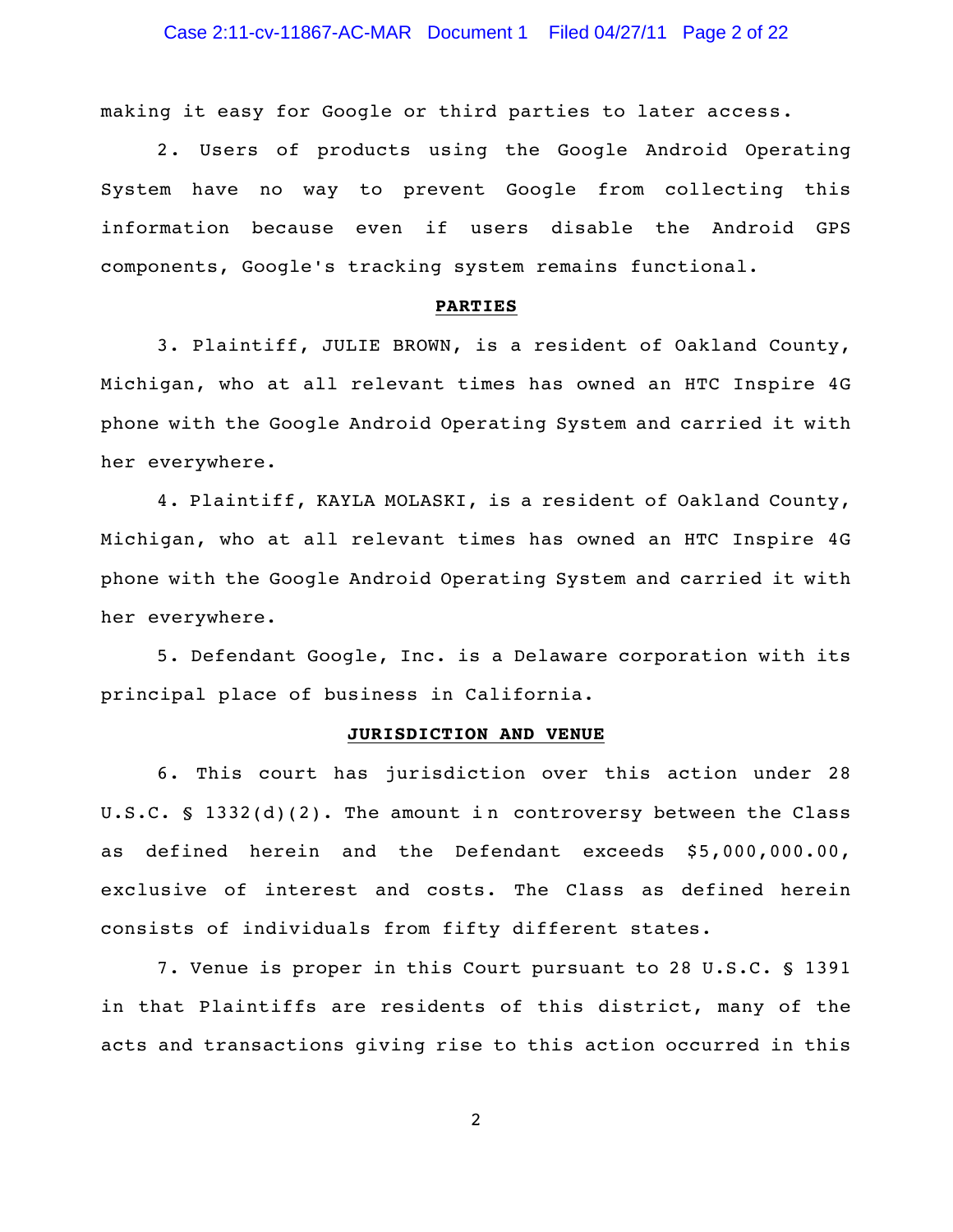## Case 2:11-cv-11867-AC-MAR Document 1 Filed 04/27/11 Page 3 of 22

district, and because Google:

- A. is authorized to conduct business in this district and has availed itself of the laws and markets within this district through the promotion, marketing, distribution and sale of its products in this district;
- B. does substantial business in this district; and
- C. is subject to personal jurisdiction in this district.

### **GOOGLE'S PRIVACY VIOLATIONS**

8. All Android Operating System phones log, record and store users' locations based on latitude and longitude alongside a timestamp and unique device ID attached to each specific phone. The phones store this information in a file located on the phone. Google intentionally began recording this information with the release of its Android operating system. Google uses cell-tower triangulation and/or alternatively, Google may use global positioning system (GPS) data to obtain a users location.

9. Cellular phones using Google's Android Operating System obtain tracking information every few seconds and download the user location data and unique device ID attached to each specific phone to Google computers on a regular basis several times every hour. The data is unencrypted while being transmitted and while on the mobile devices.

10. Users of cellular phones using Google's Android Operating System, including Plaintiffs, were unaware of Google's extensive tracking of their locations and did not knowingly consent to such tracking.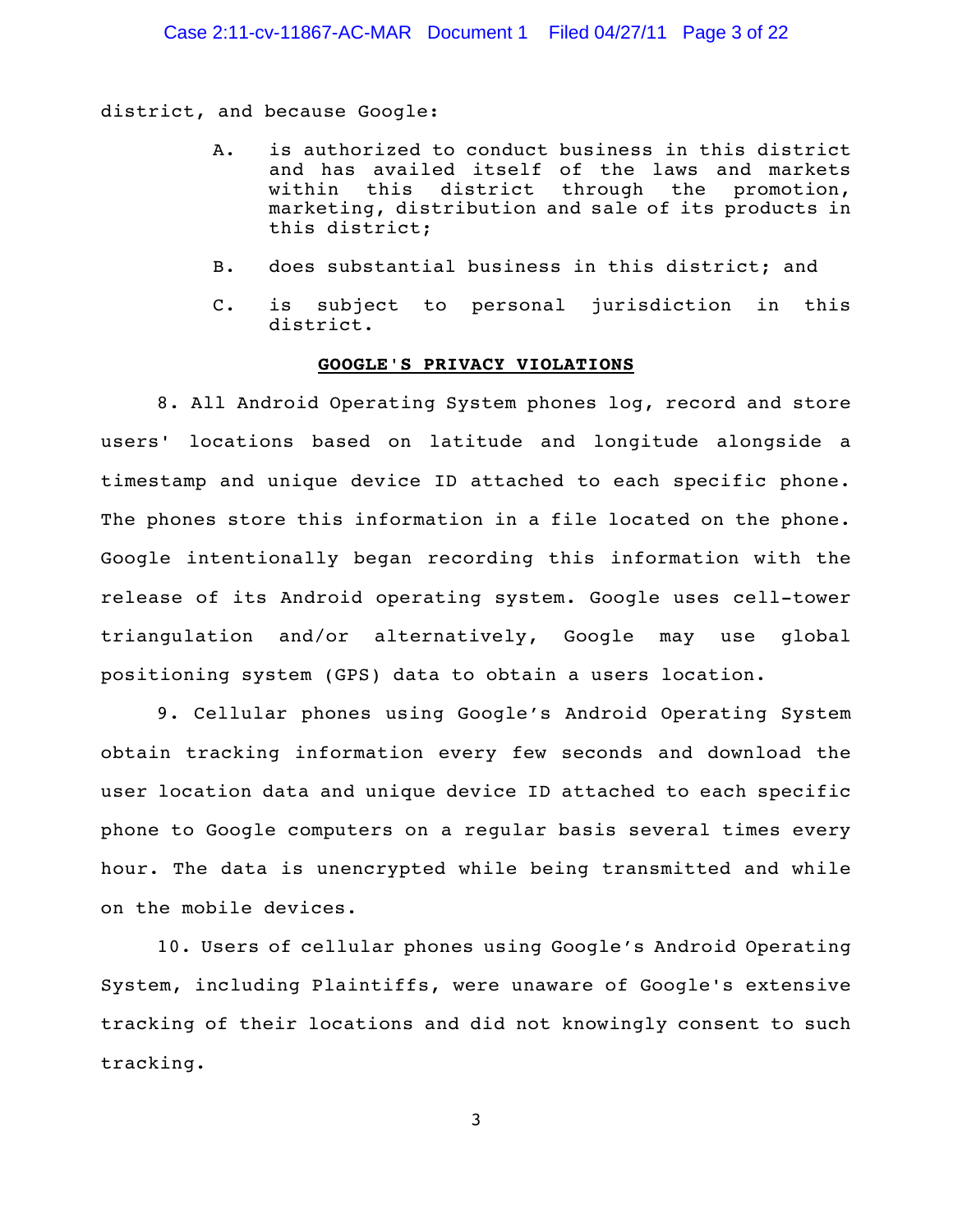# Case 2:11-cv-11867-AC-MAR Document 1 Filed 04/27/11 Page 4 of 22

11. Google's Terms of Service do not disclose its comprehensive tracking of users nor its use of a unique device ID attached to each specific phone. Google only discloses that it is seeking permission to obtain location information from its Android Operating System cell phone users. Plaintiffs and other users did not provide any sort of informed consent to the extensive tracking at issue in this case.

12. Google collects the location information covertly, surreptitiously and in violations of law.

13. Google tracks users' locations on its own, separate, apart and in addition to the information it collects in conjunction with other businesses that develop applications for Google's devices. This action is not about the applications' collection of information on users; rather, it is specifically in objection to Google's own collection of user location information.

14. Cellular phones using Google's Android Operating System are carried with users to essentially every location they travel, making the information collected by Google highly personal; indeed, in many instances it may be information to which employers and spouses are not privy and to which Plaintiffs and other members of the class would wish to remain private.

15. The accessibility of the unencrypted information collected by Google places users at serious risk of privacy invasions, including stalking.

16. Plaintiffs and proposed Class members were harmed by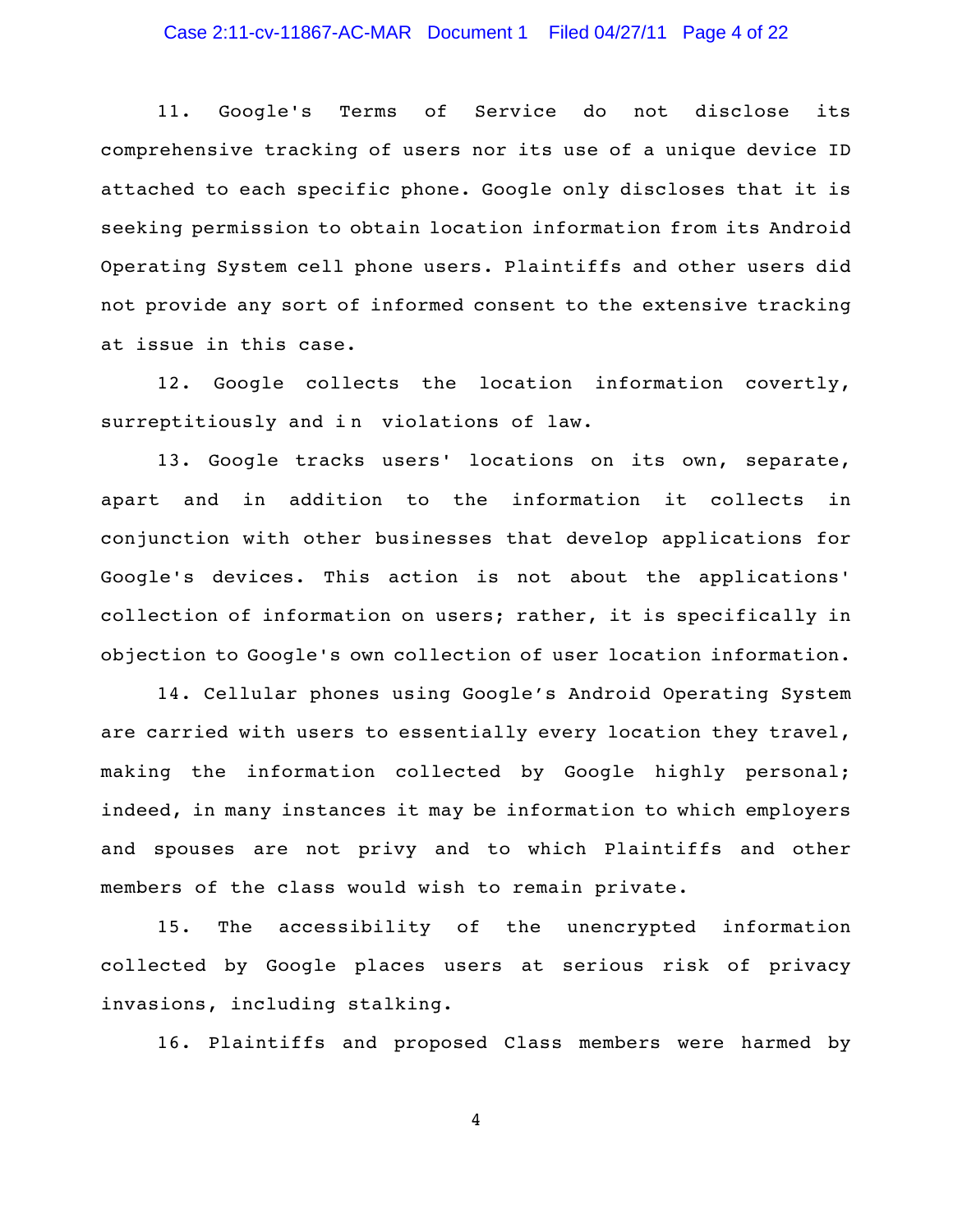## Case 2:11-cv-11867-AC-MAR Document 1 Filed 04/27/11 Page 5 of 22

Google's accrual of personal location, movement and travel histories because their cellular phones were used in ways they did not approve, and because they were personally tracked just as if by a tracking device for which a court-ordered warrant would ordinarily be required.

17. Plaintiffs bring this action to stop Google's illegal and intrusive scheme of collecting personal location information.

18. Plaintiffs seek an injunction requiring Google to disable such tracking in its next-released operating system for the relevant devices.

19. Plaintiffs also seek damages for violations of their statutory and common law privacy rights.

### **CLASS ACTION ALLEGATIONS**

20. The Plaintiffs bring this action on behalf of themselves and proposed plaintiff Class members under Rules 23(b)(2) and (3) of the Federal Rules of Civil Procedure. The proposed Class consists of:

All persons in the United States who purchased, owned or carried around an Android Operating System phone between the release of those products for sale by Google and others and the present. Excluded from the Class are those who purchased the products for resale; members of the federal judiciary and their relatives; and Defendant's officers, directors and employees.

21. While the exact number of Class members is unknown to the Plaintiffs at this time, there are millions of members of the proposed Class, as approximately 10 million people are activating Google Android Operating System phones on a monthly basis. The Class is so numerous that joinder of all members of the Class is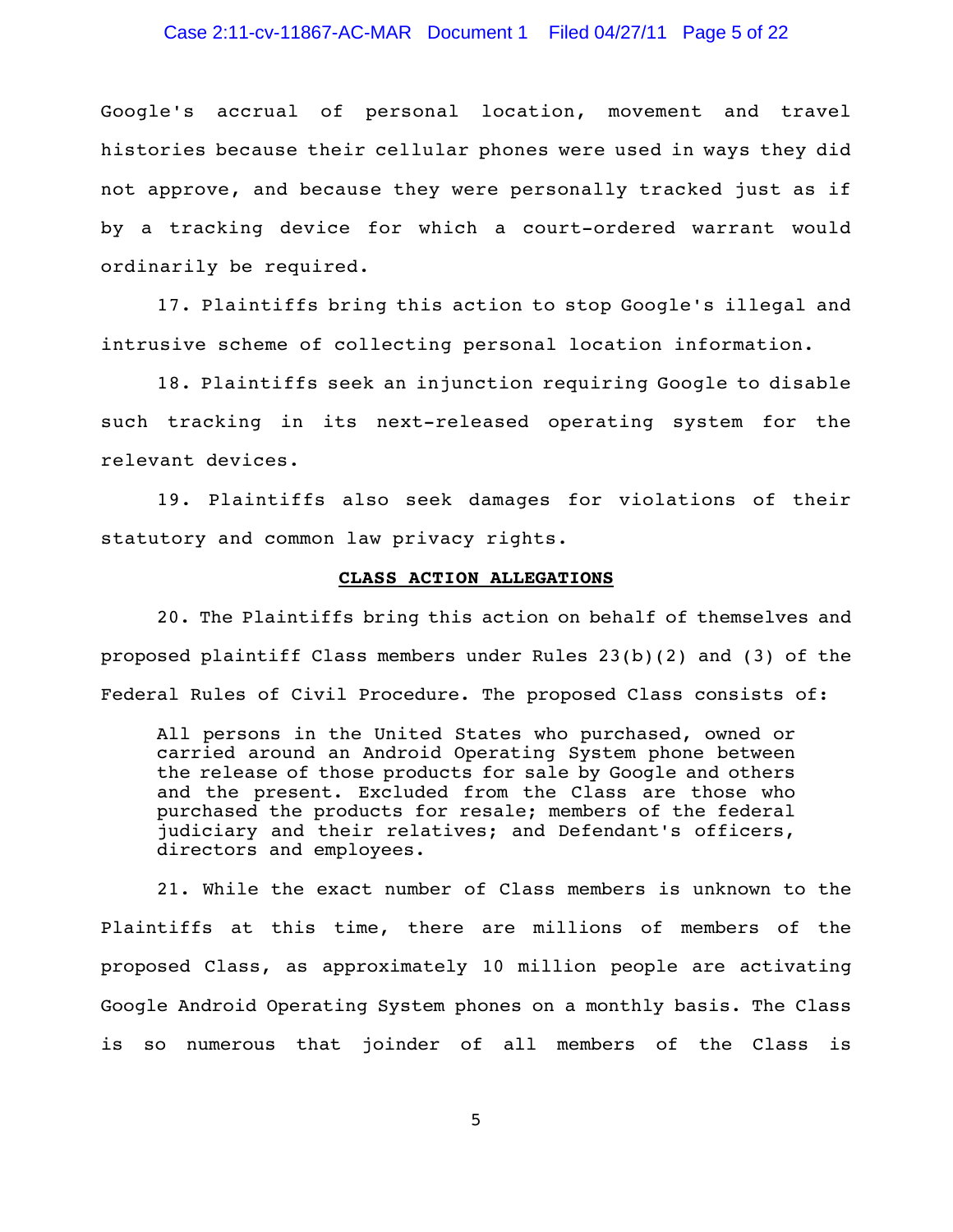impracticable.

22. This action involves questions of fact common to all Class members because all Class members purchased, own or use Google Android phones under uniform Google privacy policies.

23. This action involves question of law common to all Class members because:

- A. The Computer Fraud and Abuse Act, violated here, is national in scope and applies to all prospective Class members;
- B. Each state has enacted laws comparable to the Federal Trade Commission Act which provide private causes of action with sufficient uniformity that Google's standardized practices of collecting location information violated the acts of each state in the same way; and
- C. Google's privacy invasions have violated Plaintiffs' and Class members' common law rights in uniform ways.

24. Plaintiffs' claims are typical of those of other members of the Class as there are no material differences in the facts and law underlying the claims of Plaintiffs and the Class and by prosecuting their claims Plaintiffs will advance the claims of Class members.

25. The common questions of law and fact among all Class members predominate over any issues affecting individual members of the Class, including but not limited to:

- A. whether Google obtained and stored Plaintiffs' location information;
- B. whether Google failed to disclose material terms in its privacy policy regarding its collection of users' location information;
- C. whether Google has or intends to market or otherwise exploit users' location information;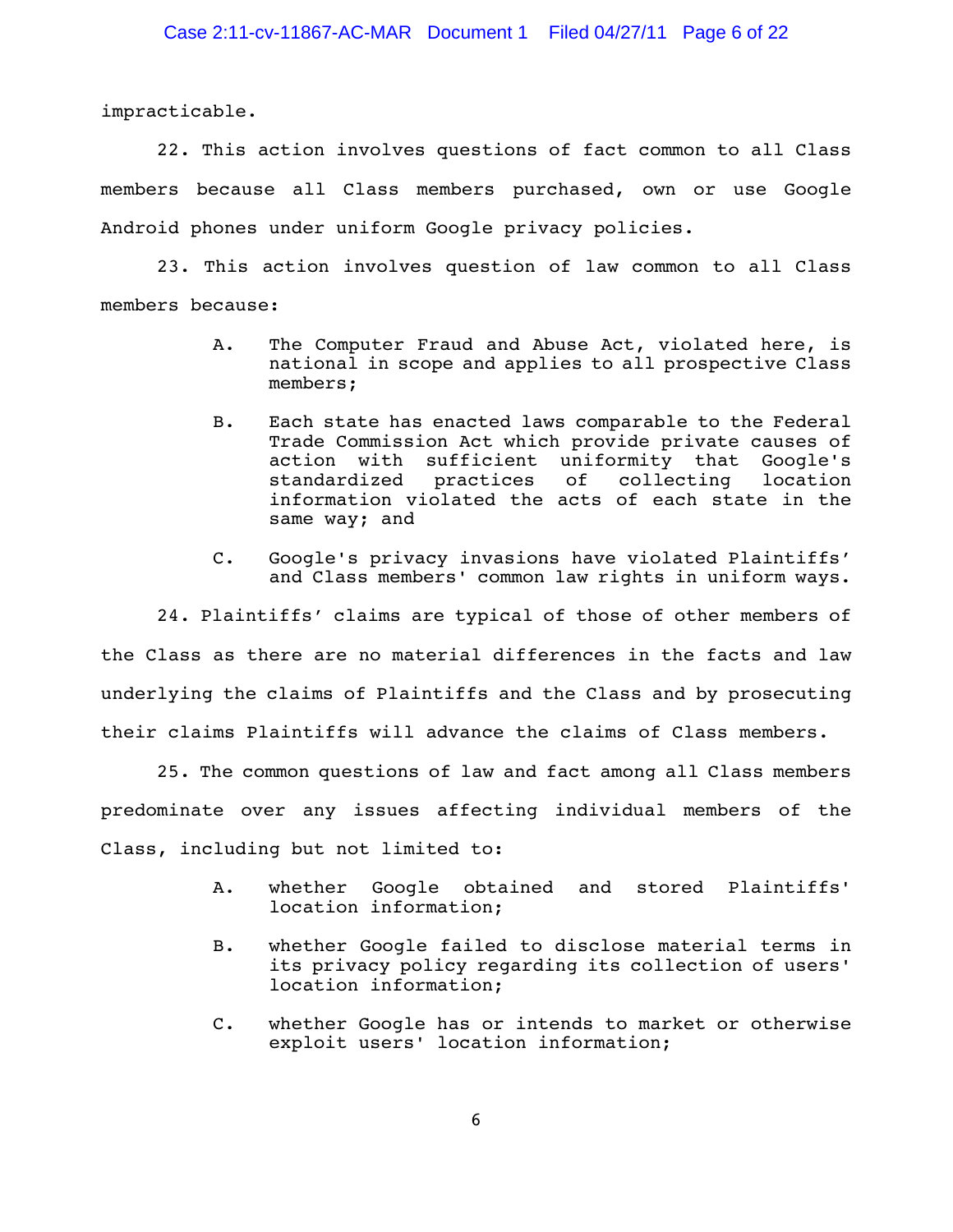- D. whether the alleged conduct constitutes violations of the laws asserted herein;
- E. whether Plaintiffs and Class members are entitled to declaratory and injunctive relief;
- F. whether Plaintiffs and Class members have sustained monetary loss and the proper measure of that loss;
- G. whether Plaintiffs and Class members have sustained consequential loss, and to what measure; and
- H. whether Google's acts and omissions warrant punitive damages.

26. Plaintiffs' claims are typical of the claims of the proposed Class, and Plaintiffs will fairly and adequately represent and protect the interests of the proposed Class. Plaintiffs have retained counsel competent and experienced in the prosecution of this type of litigation.

27. The questions of law and fact common to the Class members, some of which are set out above, predominate over any questions affecting only individual Class members.

28. Class treatment of the claims set forth herein is superior to other available methods for the fair and efficient adjudication of this controversy. The expense and burden of individual litigation would make it impracticable or impossible for proposed Class members to prosecute their claims individually. Absent a class action, a multiplicity of individual lawsuits would be required to address the claims between Class members and Google, and inconsistent treatment and adjudication of the claims would likely result.

29. The litigation and trial of Plaintiffs' claims is manageable. Google's standardized "Terms and Conditions" at issue,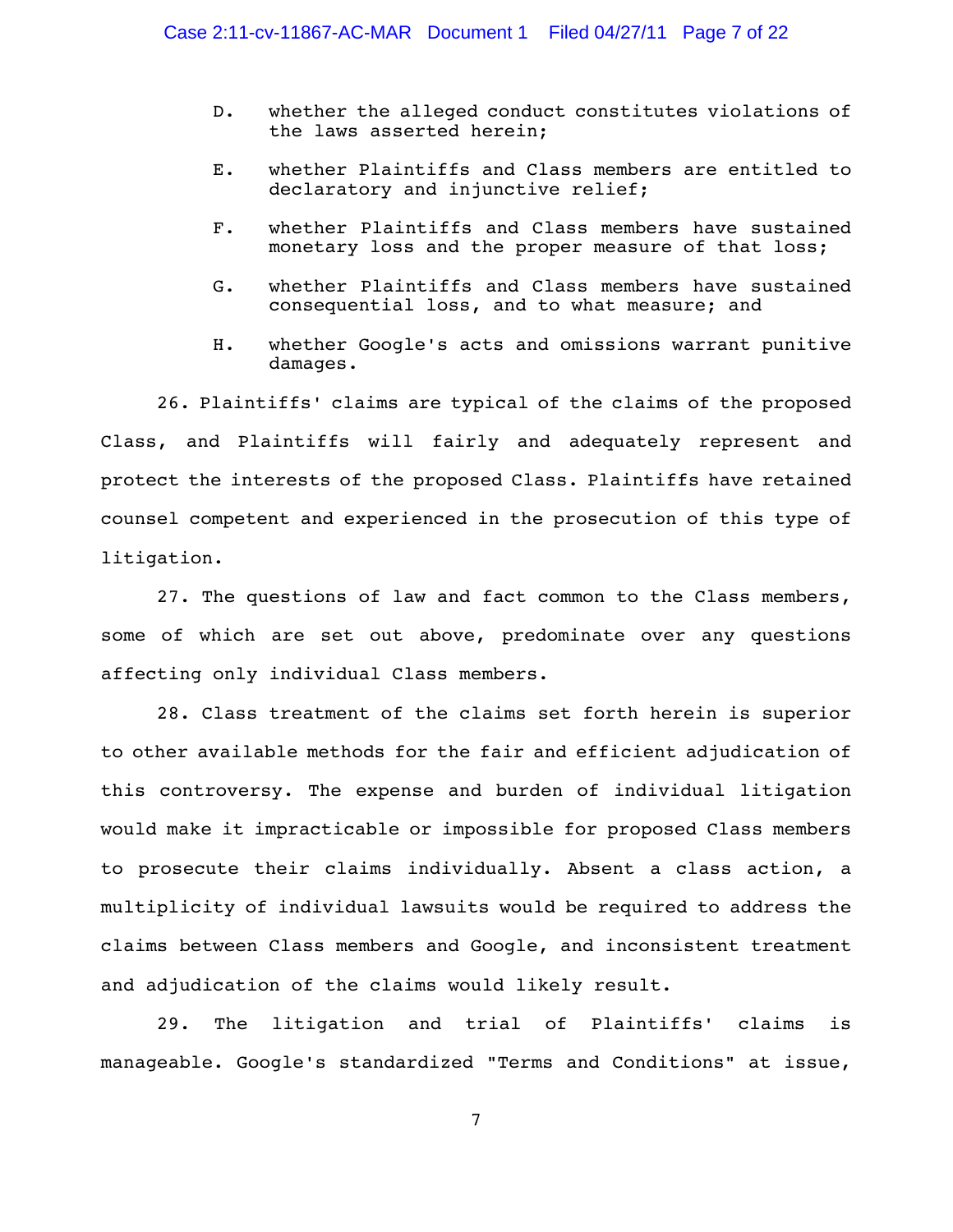## Case 2:11-cv-11867-AC-MAR Document 1 Filed 04/27/11 Page 8 of 22

Google's uniform deployment of operating systems that track each user in identical ways, the consistent provisions of the relevant laws, and the readily ascertainable identities of many Class members demonstrate that there would be no significant manageability problems with prosecuting this lawsuit as a class action.

30. Google has acted or refused to act on grounds that apply generally to the Class so that final injunctive relief and corresponding declaratory relief are appropriate.

31. Unless a class-wide injunction is issued, Google will continue to commit the violations alleged, and the members of the Class will continue to be tracked, unlawfully surveilled, and potentially endangered.

32. Google has acted and refused to act on grounds generally applicable to the Class, making appropriate injunctive relief with respect to the Class as a whole.

33. Google's acts and omissions are the direct and proximate cause of damage as described in the following Counts:

# **COUNT I (Injunction and Declaration)**

34. Plaintiffs re-allege and incorporate by reference the allegations contained in the paragraphs above as if fully set forth herein.

35. Plaintiffs, JULIE BROWN and KAYLA MOLASKI, purchased, own, use and carry with them an HTC Inspire cellular phone with Google's Android Operating System and have done so at all times relevant to this action.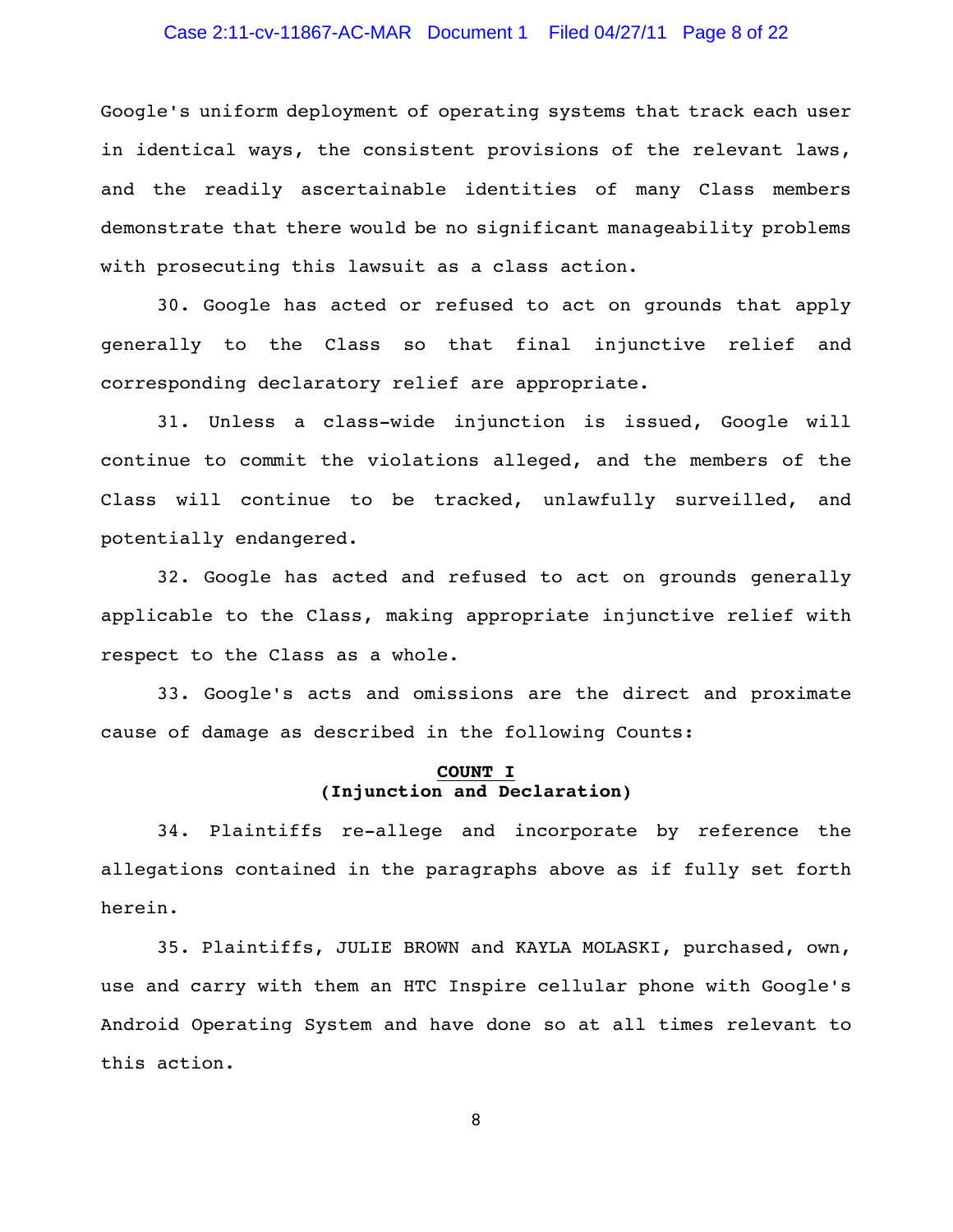# Case 2:11-cv-11867-AC-MAR Document 1 Filed 04/27/11 Page 9 of 22

36. Plaintiffs relied on the terms of Google's privacy policy, which did not explain the pervasive location tracking that Google intended to undertake and did undertake.

37. Google knew that ordinary consumers acting reasonably would not understand the Google privacy policy to include the extensive location tracking at issue in this case.

38. Irreparable injury has resulted and continues to result from Google's unauthorized comprehensive tracking of millions of Americans. Once Plaintiffs began carrying their cellular phones using Google's Android Operating System, Google began tracking their locations. This has happened in the past and continues to happen all across the United States. It is unconscionable to allow Google to continue unlawfully and without proper consent to extensive tracking of Plaintiffs and proposed Class members. If Google wanted to track the whereabouts of each of its products' users, it should have obtained specific, particularized informed consent such that Google consumers across America would not have been shocked and alarmed to learn of Google's practices in recent days.

39. Inadequate remedy at law exists because users of Google's Android Operating System have to no way to prevent Google from collecting this information because even if users disable the GPS components, Google's tracking system remains functional.

40. Balance of the hardships favors Plaintiffs and the Class because it is easier for Google to stop unlawfully tracking every move of Americans than it is for individual consumers to circumvent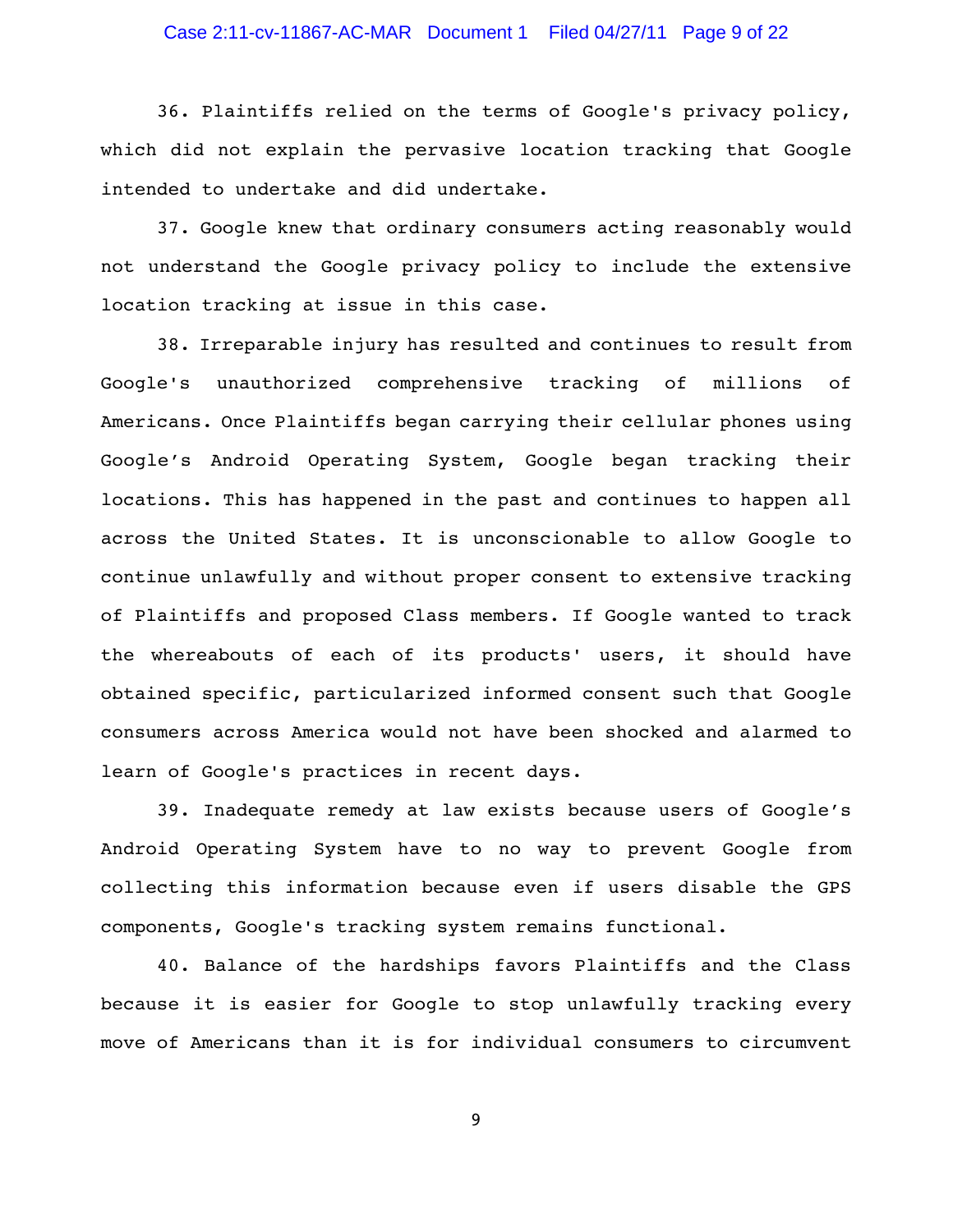# Case 2:11-cv-11867-AC-MAR Document 1 Filed 04/27/11 Page 10 of 22

Google's sophisticated tracking programs. To require that Plaintiffs and the Class bear the consequences of Google's deceptive privacy policy and unlawful acquisition of personal location information would be inequitable.

41. The public has an interest in being able to travel without being tracked. The public interest would not be disserved, and indeed would be advanced, by entering injunctions against Defendant. See *eBay, Inc.* v. *MercExchange, LLC*, 547 U.S. 388 (2006).

42. The injunction should require Google to reconfigure its software so that users' personal location information is neither collected, nor synced to the Google computers.

# **COUNT II (Computer Fraud and Abuse Act, 18 U.S.C. § 1030)**

43. Plaintiffs re-allege and incorporate by reference the allegations contained in the paragraphs above, and those that come after as if fully set forth here.

44. By secretly installing software that records users' every moves Google has accessed Plaintiffs' cellular phones, which are computers, in the course of interstate commerce or communication, in excess of the authorization provided by Plaintiffs as described in the Computer Fraud and Abuse Act (the "Fraud Act") 18 U.S.C. § 1030(a)(2)©.

45. Plaintiffs' cellular phones and those of the Class, are protected computers pursuant to 18 U.S.C. § 1030(e)(2)(B).

46. Google further violated the Fraud Act by causing the transmission of a program, information, code or command - both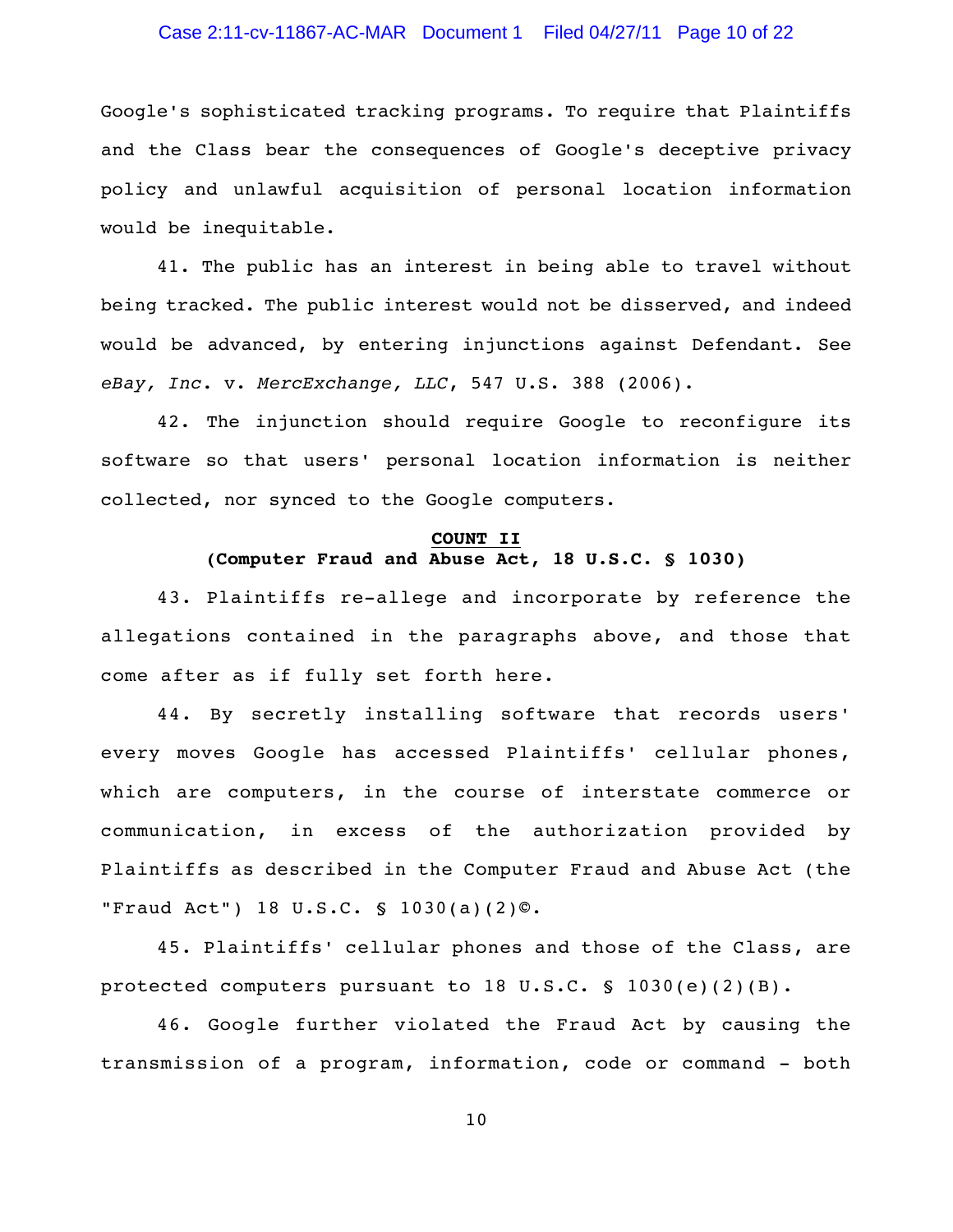## Case 2:11-cv-11867-AC-MAR Document 1 Filed 04/27/11 Page 11 of 22

in deploying the Android operating systems, and also as a result of the syncing of user handheld devices with Google's computers and as a result caused harm aggregating at least \$5,000 in value.

47. Google's actions were knowing or reckless and, as described above, caused harm to Plaintiffs and proposed Class members.

48. Plaintiffs seek recovery for this loss, as well as injunctive and declaratory relief to prevent future harm.

#### **COUNT III**

# **(Unfair or Deceptive Acts in Violation of Each State's Laws)**

49. Plaintiffs re-allege and incorporate by reference the allegations contained in the paragraphs above, and those that come after as if fully set forth herein.

50. This cause of action is brought by Plaintiffs JULIE BROWN and KAYLA MOLASKI pursuant to Michigan's Michigan's Consumer Protection Act. MCL §§ 445.901 et seq.

51. This cause of action is brought on behalf of Class members pursuant to each state's unfair or deceptive acts and practices (UDAP) statutes. The Act of each state follows the Federal Trade Commission Act and provides for a private cause of action.

52. Plaintiffs and Class members are consumers as defined under these Acts.

53. The FTC Act prohibits an act or practice that violates either the standards for "unfairness," or those for "deception" - the two are independent of each other. An act or practice may be found to be unfair where it "causes or is likely to cause substantial injury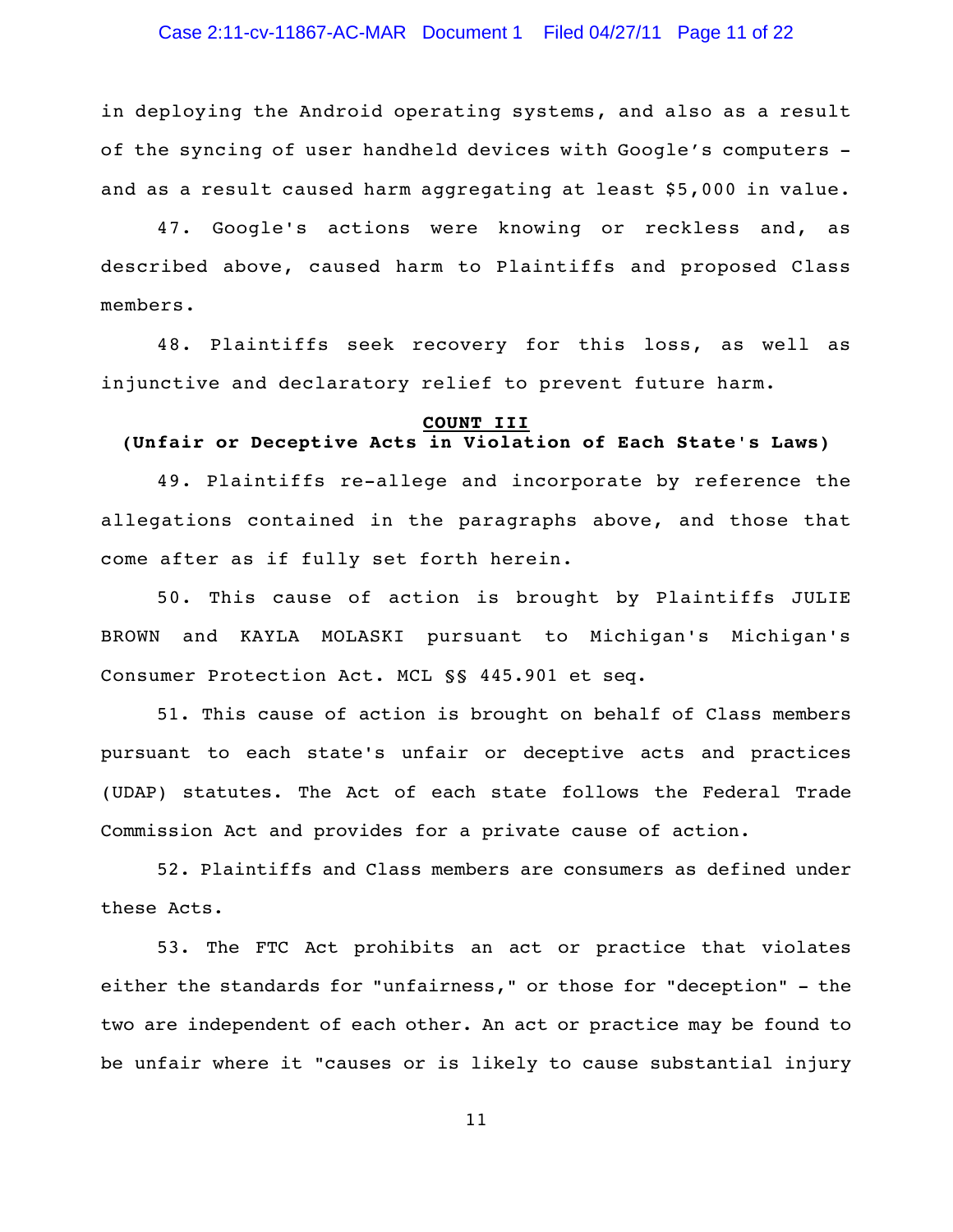## Case 2:11-cv-11867-AC-MAR Document 1 Filed 04/27/11 Page 12 of 22

to consumers which is not reasonably avoidable by consumers themselves and not outweighed by countervailing benefits to consumers or to competition." 15 U.S.C. § 45(n). An act or practice is deceptive if it is likely to mislead a consumer acting reasonably under the circumstances.

54. Google's inadequate disclosures made in its privacy policy were both unfair and deceptive.

55. Google's tracking and obtaining of Plaintiffs and other users' personal information was both unfair and deceptive because Google's users had no knowledge of Google's intent or actions.

56. The Consumer Protection Acts of Michigan and the other states substantially follow the FTC Act.

57. Google's privacy policy contained deceptive misrepresentations that are material and are likely to and did deceive ordinary consumers acting reasonably, including the Plaintiffs, into believing that their every move would not be tracked by Google and then stored for future use in an Google-designed database.

58. Google's omission of its true intent to track users was material to terms and conditions under which Plaintiffs and Class members purchased their cellular phones with the Google Android Operating System. An act or practice is material if it is likely to affect a consumer's decision regarding the product. Plaintiffs and other users would not have purchased Google Android Operating System products and indeed would have purchased the products of a competitor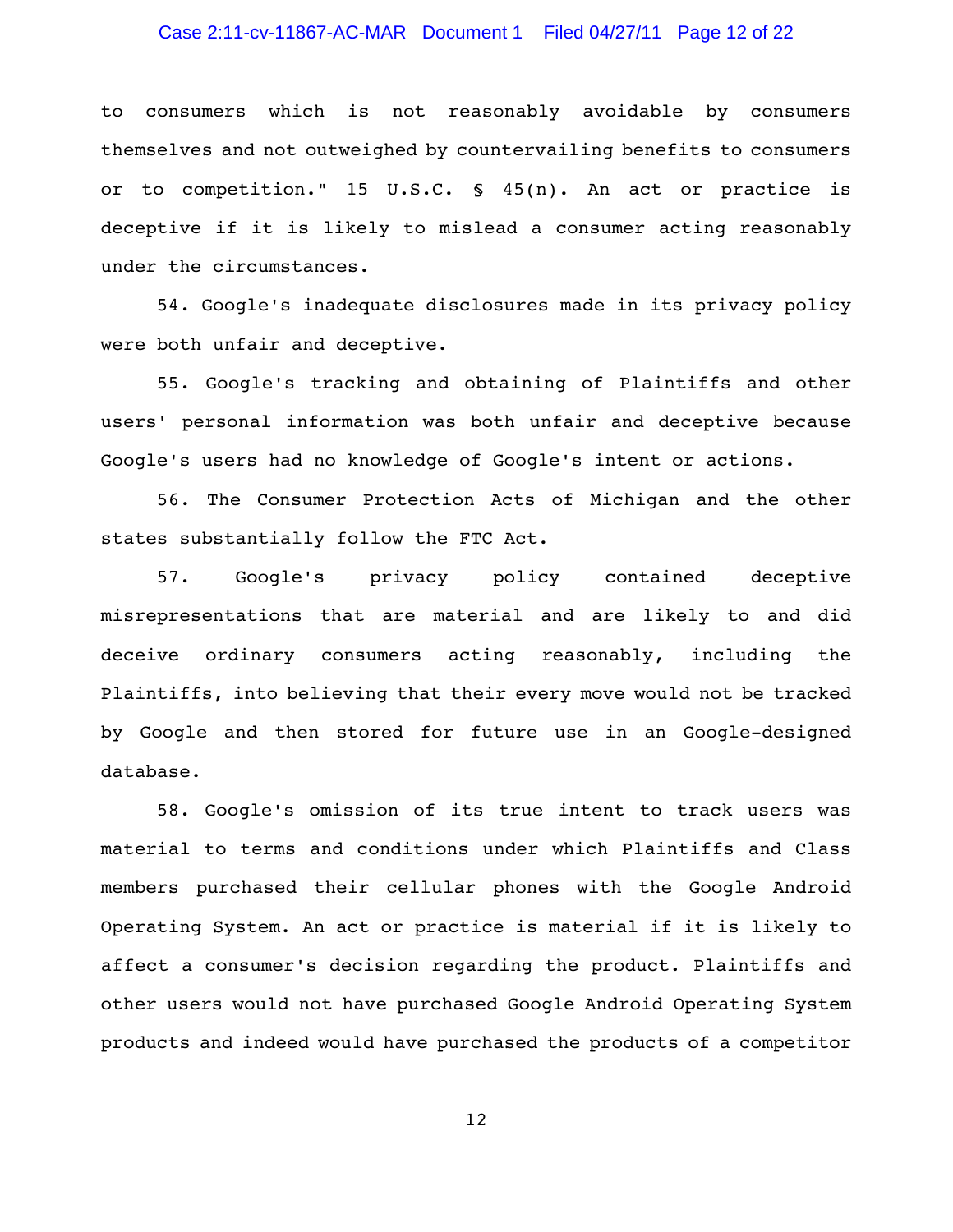# Case 2:11-cv-11867-AC-MAR Document 1 Filed 04/27/11 Page 13 of 22

had they known that their every movement would be tracked and recorded.

59. Here, Google specifically omitted from its privacy policy any indication that extensive tracking would occur on products using their operating system, knowing that such disclosure would prevent consumers from consummating their purchases.

60. Michigan's Act declares the acts and omissions of Google to be unlawful.

61. Google's practices have caused substantial injury to Plaintiffs and Class members by depriving them of money they would have spent elsewhere and by covertly delivering software that tracks users' every movements.

62. Google's unfair omissions injure both consumers and competition. Consumers are injured in all the ways that Plaintiffs have been injured, as described throughout this complaint, and competition suffers in several ways too: (1) honest companies that do not covertly track their customers' locations have lost and continue to lose market share to products using Google's Android Operating System; (2) Google is rewarded for its deceit with billions of dollars in revenues (which should all be disgorged); and (3) competitors behaving deceptively creates a "race to the bottom", wherein additional companies feel economic pressure to similarly track users's whereabouts to later sell and thereby avoid losing further market share in the rapidly growing and competitive market for precise consumer demographic, location and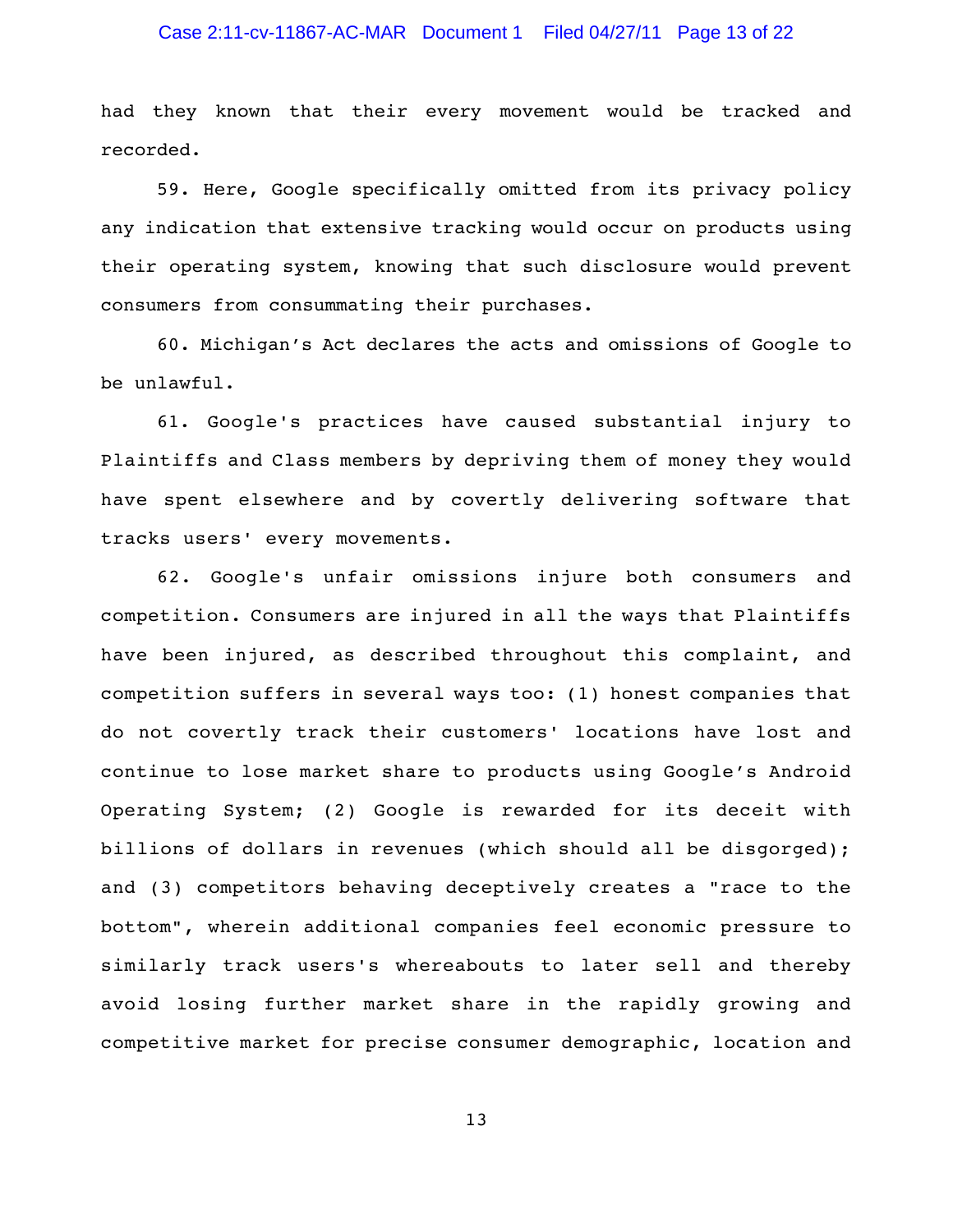# Case 2:11-cv-11867-AC-MAR Document 1 Filed 04/27/11 Page 14 of 22

other data. There are no countervailing benefits of Google's conduct: not to consumers, nor to competition.

63. Google violated and continues to violate the Acts of each state by engaging in the trade practices described above, that has caused and continues to cause substantial injury to consumers, which are not reasonably avoidable by the consumers themselves, in transactions with Plaintiffs and the Class which were intended to result in, and did result in, the sale of the cellular phones with the Google Android Operating System.

64. There were reasonable alternatives available to further Google's legitimate business interests, other than the conduct described herein. Google, for example, could have abstained from tracking the exact locations of users of its products. Google also could have required a single sentence disclosure describing its rampant covert tracking of individual users' locations to be signed by purchasers - rather than or in addition to it's confusing, ambiguous and lengthy privacy terms and conditions.

65. Google's act of tracking its users is misleading in a material way because Google fails to disclose, or even hint at, the full extent of its comprehensive user location tracking in the Google privacy policy terms and conditions. Google's acts have a broad impact on consumers at large because Google's inadequate disclosures, coupled with its unlawful tracking continue to impact prospective purchasers.

66. Plaintiffs and Class members have suffered injury as a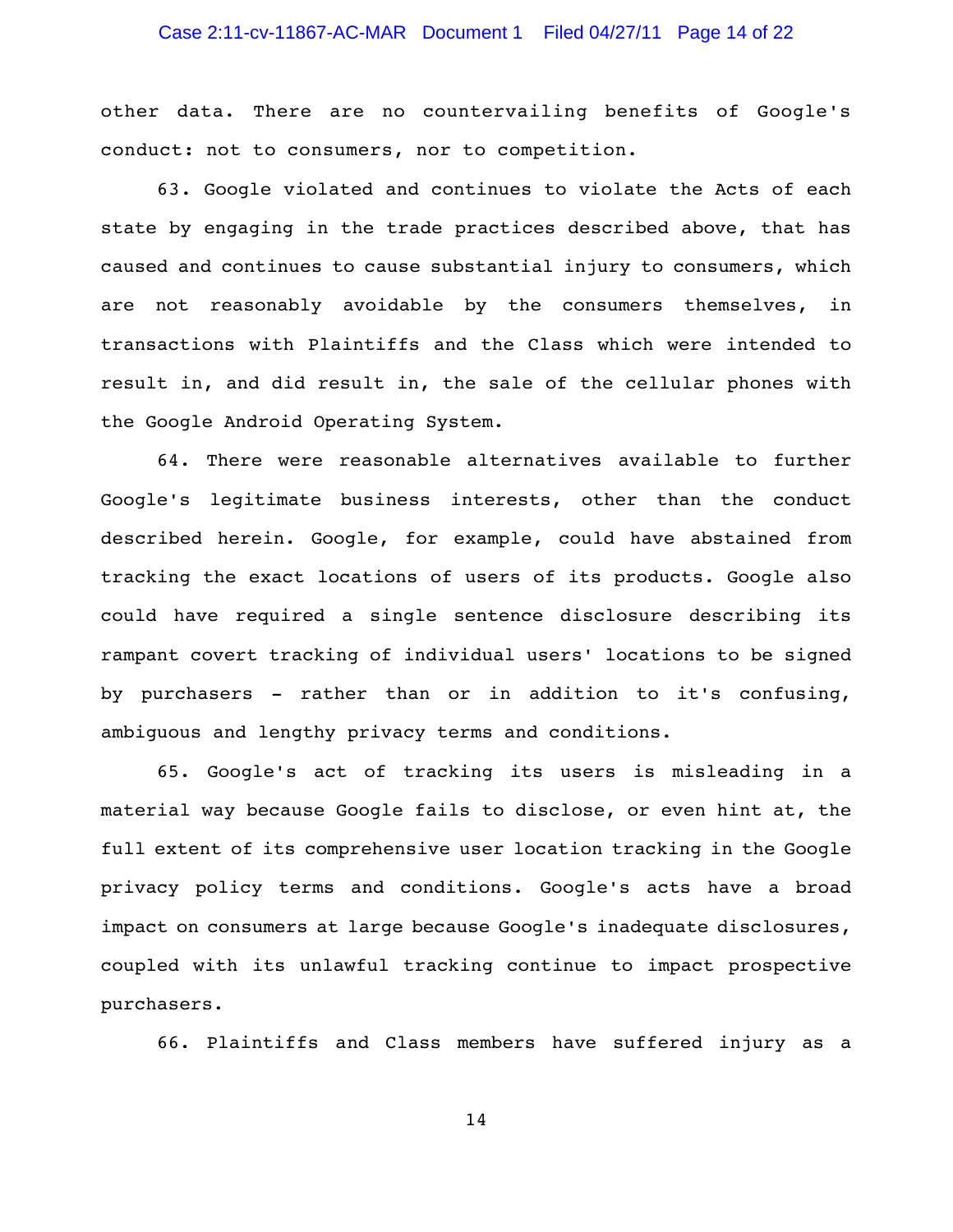## Case 2:11-cv-11867-AC-MAR Document 1 Filed 04/27/11 Page 15 of 22

result of Google's deceptive acts and omissions because Plaintiffs would have not bought Google devices had they known that they would be tracked.

67. Plaintiffs have suffered injury as a direct and proximate result of Google's deceptive acts, practices and omissions. Injury includes Plaintiffs' purchases of their devices using Google's Android Operating System. Actual injury to Plaintiffs also includes the collection of their private location information and the continued existence of databases of that same information - databases that are unencrypted and potentially accessible to the public.

68. Google willfully and knowingly violated Michigan's Michigan's Consumer Protection Act and is therefore subject to three times the actual damages suffered by Plaintiffs and the Class.

69. Google deceived Plaintiffs and consumers, and treated them unfairly by tracking their movements as described above, and violated the Acts of each state by omitting from its privacy policy the full extent of its tracking:

- A. Alabama's Deceptive Trade Practices Act. Ala. Code § § 8-19-1 et seq.;
- B. Alaska's Unfair Trade Practices and Consumer Protection Act. Alaska Stat. §§ 44.50.471 et seq.;
- C. Arizona's Consumer Fraud Act. Ariz. Rev. Stat. §§ 44- 1521 et seq.;
- D. Arkansas's Deceptive Trade Practices Act. Ark. Code §§ 4-88-10 I et seq.;
- E. California's Consumer Legal Remedies Act, and also the Unfair Competition Law. Cal Civ. Code §§ 1750 et seq., and Cal. Bus. & Prof. Code §§ 17200 et seq., respectively;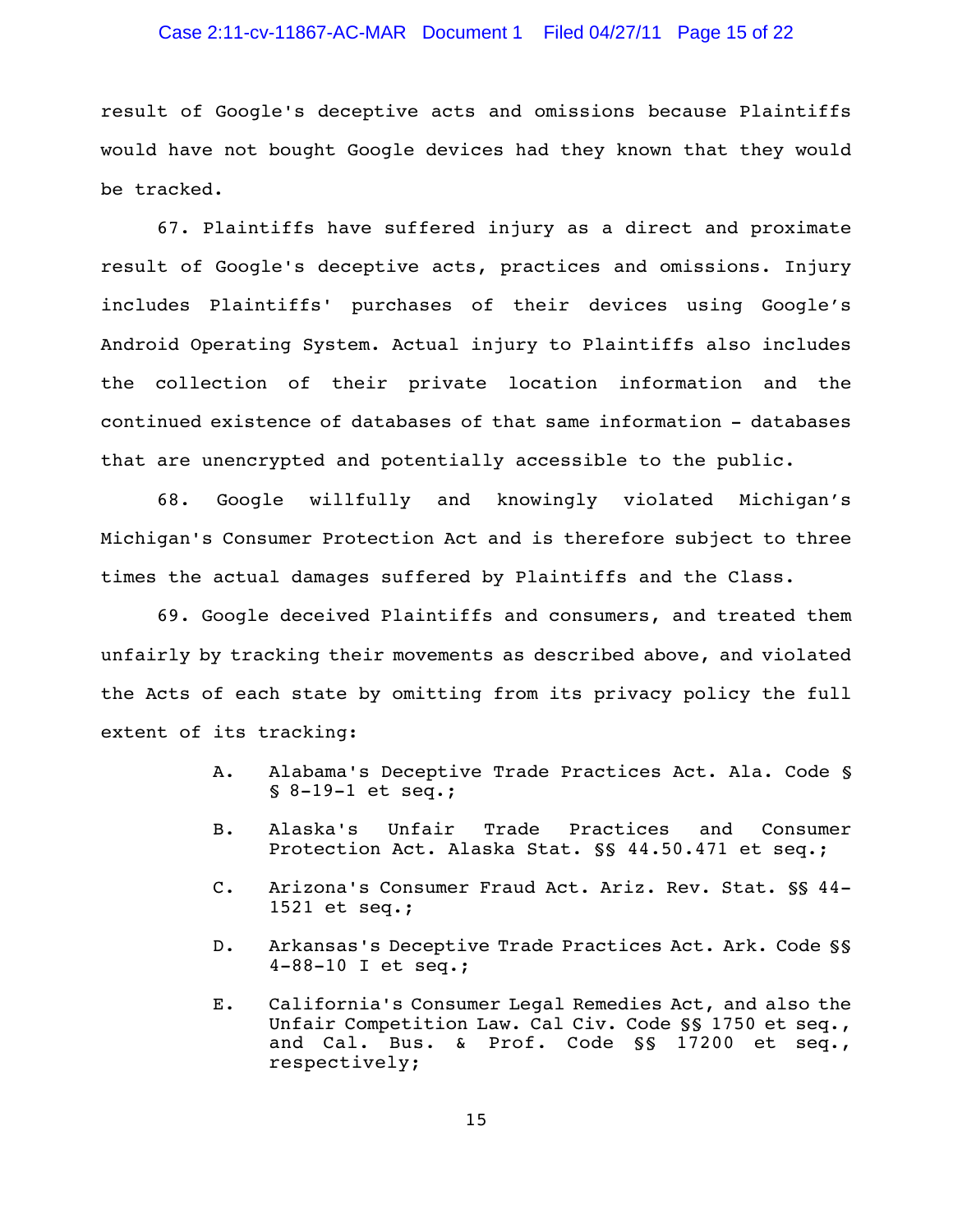- F. Colorado's Consumer Protection Act. Colo. Rev. Stat. §§ 6-1-101 et seq.;
- G. Connecticut's Unfair Trade Practices Act. Conn. Gen. Stat. §§ 42- II0a et seq.;
- H. Delaware's Consumer Fraud Act, and also its Uniform Deceptive Trade Practices Act. Del. Code, Title 6 §§ 2511-2571, 2580-2584, and Title 6 §§ 2531-2536, respectively;
- I. District of Columbia's Act. D.C. Code §§ 28-3901 et seq.;
- J. Florida's Deceptive and Unfair Trade Practices Act. Fla. Stat. §§ 501.201 et seq.;
- K. Georgia's Uniform Deceptive Trade Practices Act, and also the Fair Business Practices Act. Ga. Code §§ 10-1-370 et seq., and §§ 10-1- 390 et seq.;
- L. Hawaii's Uniform Deceptive Trade Practices Act. Haw. Rev. Stat. §§ 480-24 et seq., §§ 484A-I et seq.;
- M. Idaho's Consumer Protection Act. Idaho Code §§ 48- 601 et seq.;
- N. Illinois's Consumer Fraud and Deceptive Business Practices Act, and also its Uniform Deceptive Trade Practices Act. 815 Ill. Compo Stat. 50511 et seq., and 815 Ill. Compo Stat. 510/1 et seq.;
- O. Indiana's Deceptive Consumer Sales Act. Ind. Code §§ 24-5-0.5-1 et seq.;
- P. Iowa's Act. Iowa Code §§ 714.16 et seq.;
- Q. Kansas's Consumer Protection Act. Kan. Stat. §§ 50- 623 et seq., 50- 676 et seq.;
- R. Louisiana's Unfair Trade Practices and Consumer Protection Law. La. Rev. Stat. §§ 51:1401 etseq.; S. Maine's Unfair Trade Practices Act, and also its Uniform Deceptive Trade Practices Act. Me. Rev. Stat., Title 5 §§ 205-A et seq., and Title 10 §§ 1211 et seq., respectively;
- T. Maryland's Consumer Protection Act. Md. Code Com.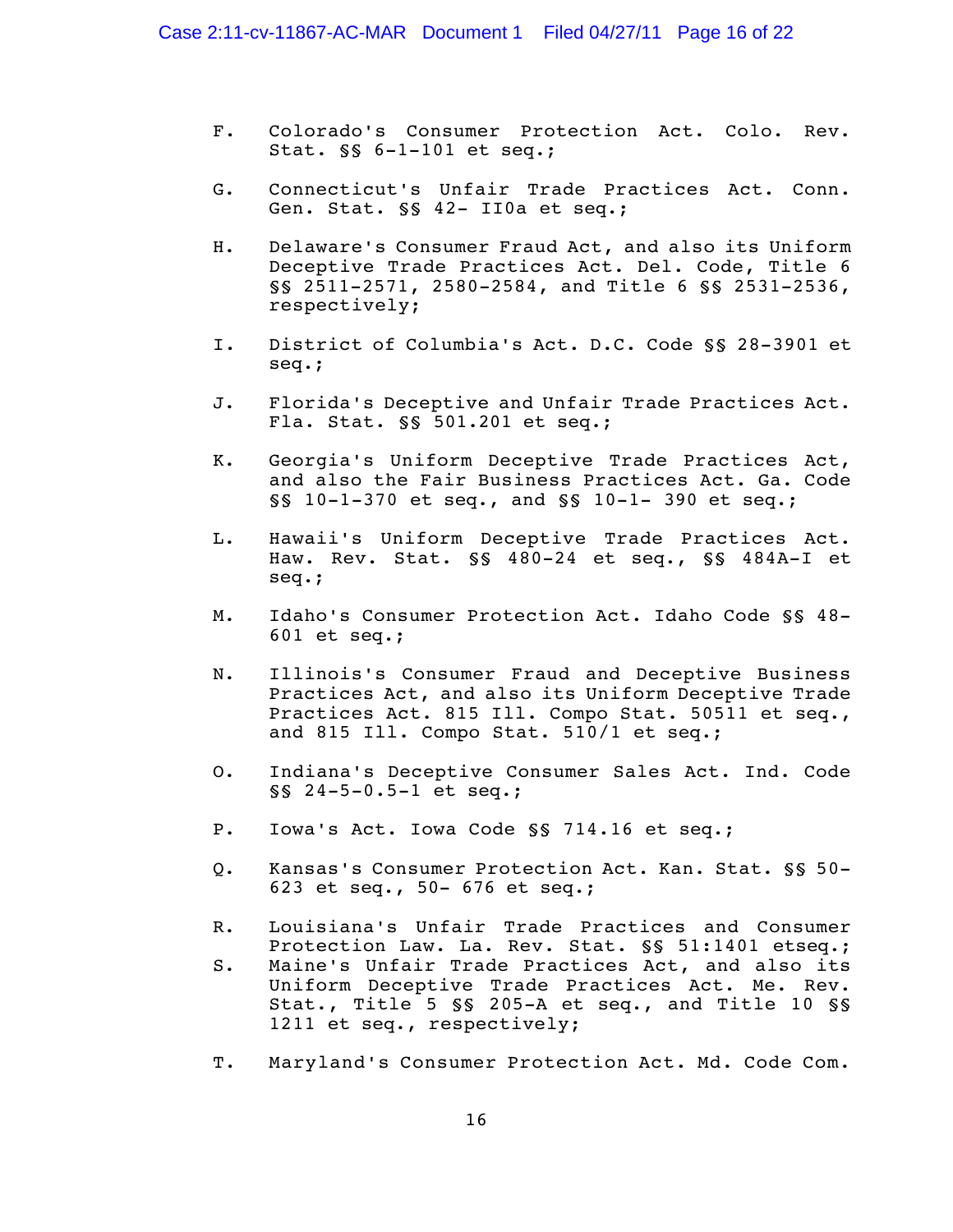Law §§ 13- 101 et seq.;

- U. Massachusetts's Consumer Protection Act. Mass. Gen. Laws ch. 93A §§ I et seq.;
- V. Michigan's Consumer Protection Act. Mich. Comp Laws §§ 445.901 et seq.;
- W. Minnesota's Uniform Trade Practices Act, and its False Statement in Advertising Act, and also its Prevention of Consumer Fraud Act. Minn. Stat. §§ 8.31, 325D.43 et seq., and §§325F.68 et seq.;
- X. Mississippi's Consumer Protection Act. Miss. Code §§ 75-24-1 et seq.;
- Y. Missouri's Merchandising Practices Act. Mo. Rev. Stat. §§ 407.010 et seq.;
- Z. Montana's Unfair Trade Practices and Consumer Protection Act. Mont. Code §§ 30-14-101 et seq.;
- AA. Nebraska's Consumer Protection Act, and also its Uniform Deceptive Trade Practices Act. Neb. Rev. Stat. §§ 59-160 I et seq., and §§ 87-301 et seq.;
- BB. Nevada's Trade Regulation and Practices Act. Nev. Rev. Stat. §§ 598.0903 et seq., and § 41.6000;
- CC. New Hampshire's Consumer Protection Act. N.H. Rev. Stat. §§ 358-A: I et seq.;
- DD. New Jersey's Consumer Fraud Act. N.J. Stat. §§ 56:8-1 et seq.;
- EE. New Mexico's Unfair Practices Act. N.M. Stat. §§ 57- 12-1 et seq.;
- FF. New York's Act. N.Y. Exec. Law § 63(12), N.Y. Gen. Bus. Law §§ 349 et seq.;
- GG. North Carolina's Act. N.C. Gen. Stat. §§ 75-1.1 et seq.;
- HH. North Dakota's Consumer Fraud Act. N.D. Cent. Code §§ 51-15-01 et seq.;
- II. Ohio's Consumer Sales Practices Act, and also its Deceptive Trade Practices Act. Ohio Rev. Code §§ 1345.01 et seq., and §§ 4165.01 et seq.;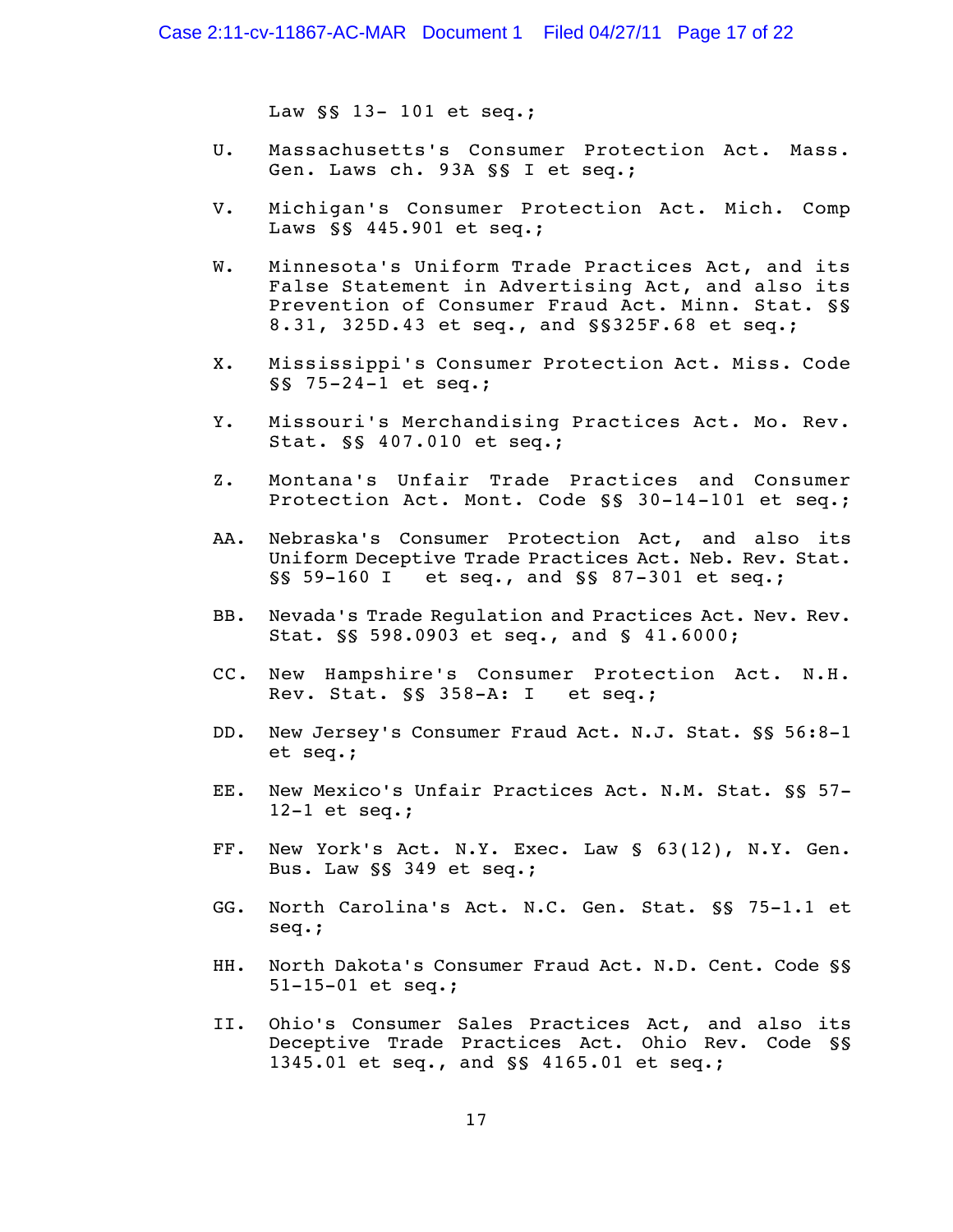- JJ. Oklahoma's Consumer Protection Act, and also its Deceptive Trade Practices Act. Okla. Stat., Title 15 §§ 751 et seq., Title 78 §§ 51 et seq., respectively;
- KK. Oregon's Unlawful Trade Practices Law. Or. Rev. Stat. §§ 646.605 et seq.;
- LL. Pennsylvania's Unfair Trade Practices and Consumer Protection Law. 73 Pa. Stat. §§ 201-1 et seq.;
- MM. Rhode Island's Unfair Trade Practices and Consumer Protection Act. GenLaws §§ 6-13.1-1 et seq.;
- NN. South Carolina's Unfair Trade Practices Act. S.C. Code §§ 39-5-10 et seq.;
- OO. South Dakota's Deceptive Trade Practices and Consumer Protection Law. S.D. Cod. Laws §§ 37-24-1 et seq.;
- PP. Tennessee's Consumer Protection Act. Tenn. Code §§ 47- 18-101 et seq.;
- QQ. Texas's Deceptive Trade Practices Consumer Protection Act. Tex. Bus. & Com. Code §§ 17.41 et seq.;
- RR. Utah's Unfair Practices Act, and its Consumer Sales Practices Act, and also its Truth in Advertising Act. Utah Code §§ 13-2-1 et seq., 13-5-1 et seq., and §§ 13-11-1 et seq., and also §§ 13-1 la-I et seq., respectively;
- SS. Vermont's Consumer Fraud Act. Vt. Stat., Title 9 §§ 2451 et seq.;
- TT. Virginia's Consumer Protection Act. Va. Code §§ 59.1- 196 et seq.;
- UU. Washington's Consumer Protection Act. Wash. Rev. Code §§ 19.86.010 et seq.;
- VV. West Virginia's Consumer Credit and Protection Act. W. Va. Code §§ 46A-6-101 et seq.;
- WW. Wisconsin's Deceptive Trade Practices Act. Wis. Stat. §§ 100.18 et seq.;
- XX. Wyoming's Consumer Protection Act. Wyo. Stat. §§ 40-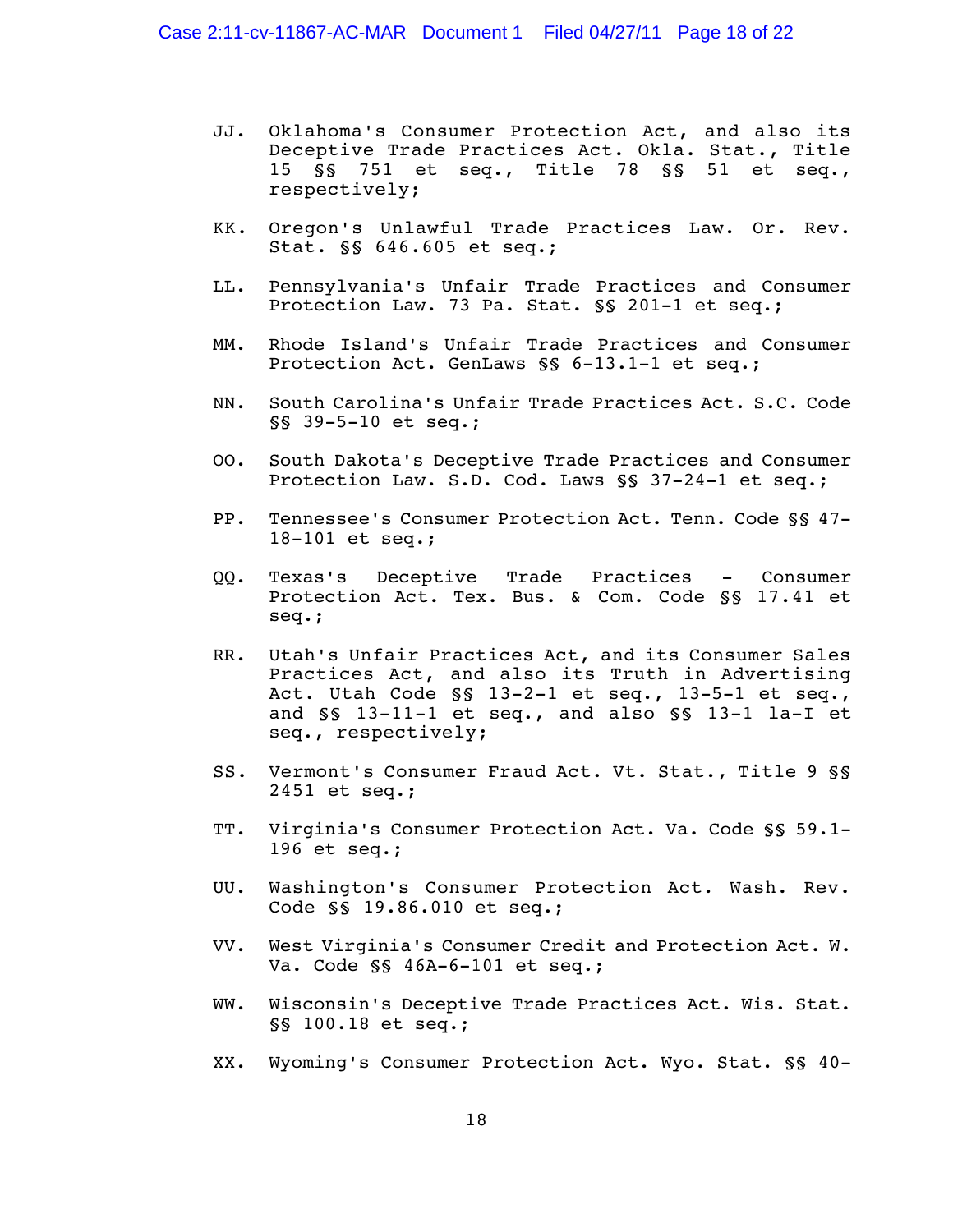## Case 2:11-cv-11867-AC-MAR Document 1 Filed 04/27/11 Page 19 of 22

12-101 et seq.; and

YY. the equivalent and applicable laws in the other remaining U.S. territories.

70. Google is liable for attorney's fees and reasonable costs if Plaintiffs and Class members prevail.

71. Plaintiffs also seek punitive damages.

72. Plaintiffs seek a declaratory judgment.

73. Violations of the relevant computer laws, both federal and state, also serve as a predicate for violations of these UDAP laws.

74. Plaintiffs and the Class reserve the right to allege other violations oflaw which constitute other unlawful business acts or practices. Such conduct is ongoing and continues to this date.

## **COUNT IV (Fraudulent, Intentional Misrepresentation)**

75. Plaintiffs re-allege and incorporate by reference the allegations contained in the paragraphs above, and those that come after as if fully set forth herein.

76. Google represented to Plaintiffs and Class members that it would not collect information about their every movement and location, and omitted disclosing this to Plaintiffs.

77. Google not only knew that its privacy terms and conditions policy was, and continues to be, false, deceptive and untrue, by omitting that Google will track users, but Google also intended for Plaintiffs and Class members to rely on its deceptive statements.

78. Google's fraud is comprised both the omissions of proper disclosures to its users and to its illegal tracking of their movements.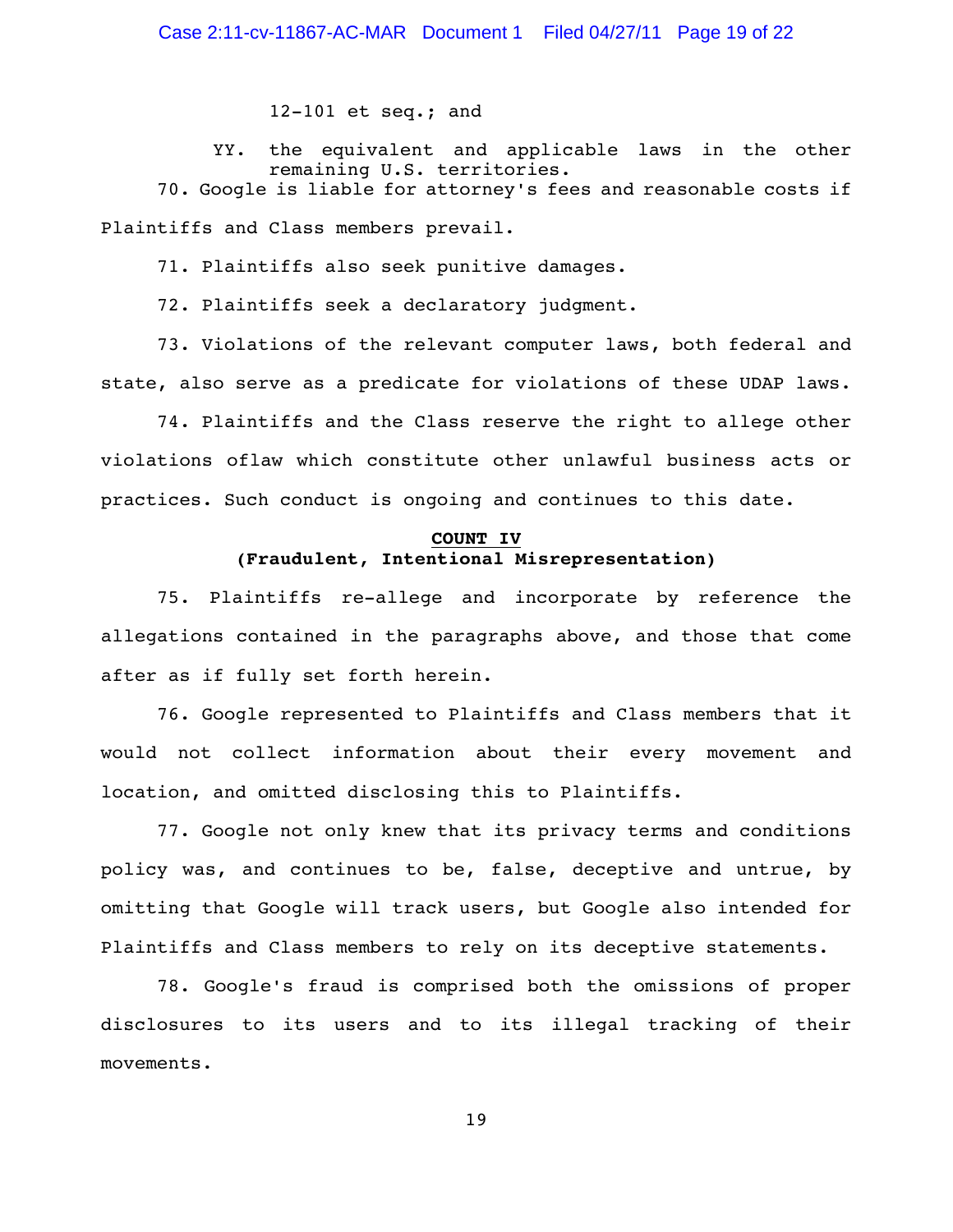## Case 2:11-cv-11867-AC-MAR Document 1 Filed 04/27/11 Page 20 of 22

79. Plaintiffs and Class members did not know about Google's omissions.

80. Plaintiffs and Class members did not know that Google has been extensively tracking their movements.

81. Plaintiffs and Class members, acting as ordinary consumers, reasonably relied on Google's representations. Plaintiffs had a right to rely on Google's representations. Plaintiffs and Class members' reliance on Google's omissions was a substantial factor in causing their harm. Google's tracking of users was and is material, and Plaintiffs and Class members reasonably believed that their every movement would not be tracked.

82. Plaintiffs and Class members were damaged in the amount of money paid to purchase products with Google's Android Operating System.

83. Plaintiffs and the Class seek punitive damages from Google.

84. Google had and continues to have a duty of good faith, which implicitly includes a duty not to deceive consumers, and also not to conduct this sort of covert digital surveillance on consumers.

### **COUNT V (Negligent Misrepresentation)**

85. Plaintiffs re-allege and incorporate by reference the allegations contained in the paragraphs above, and those that come after as if fully set forth herein.

86. Google omitted a material fact - that purchasers would be tracked at all times - during its sale of cellular phones with the Android Operating Systems.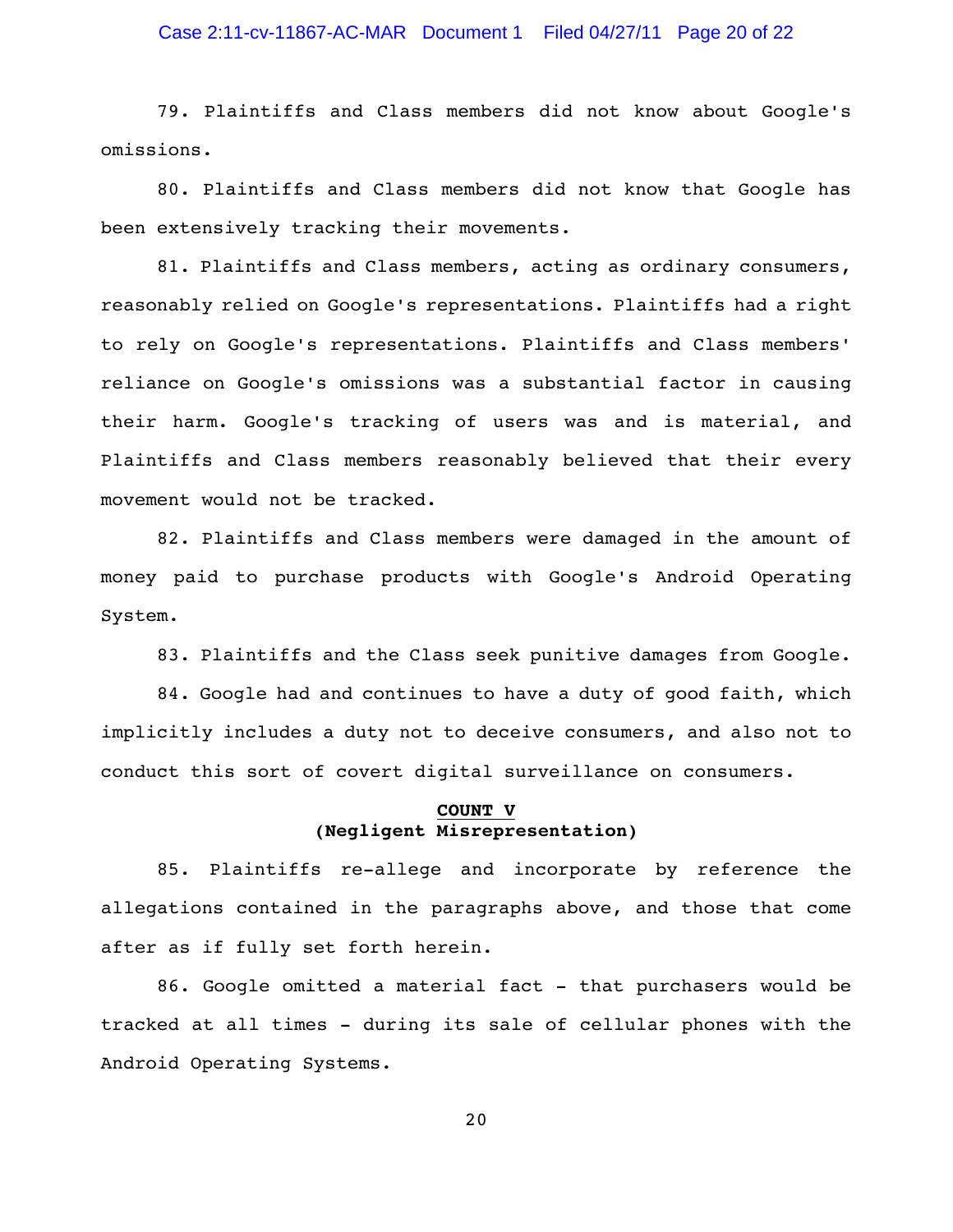## Case 2:11-cv-11867-AC-MAR Document 1 Filed 04/27/11 Page 21 of 22

87. Google was negligent in making the omission because it should have known that whether their every movements would be tracked, recorded and stored for later use was material to consumers.

88. Google, in making that omission intended, or expected, that Plaintiffs and Class members would rely on the omission.

89. Plaintiffs justifiably relied on Google's omissions about its tracking of purchasers, and would not have purchased products using Google's Android Operating System but for the omission. Plaintiffs were damaged in amounts equal to the price they paid for their products using Google's Android Operating System.

90. Google's omissions were material and directly and proximately caused ordinary consumers acting reasonably, Plaintiffs and Class members included, to buy the phones with Android Operating System products. Without Google's omissions of its covert intentions, the products would not have been purchased, and Plaintiffs would not have suffered damages.

91. Plaintiffs seek punitive damages from Google.

### **PRAYER FOR RELIEF**

92. WHEREFORE Plaintiffs pray for judgment against Google as follows:

- A. For an order certifying the Class defined herein, appointing undersigned counsel as Class Counsel, approving Plaintiffs as Class representatives, and requiring that notice be provided to the Class at Google's expense, pursuant to Fed. R. Civ. P. 23;
- B. For declaratory and injunctive relief, including enjoining Google from continuing to omit its true intentions about tracking purchasers of its